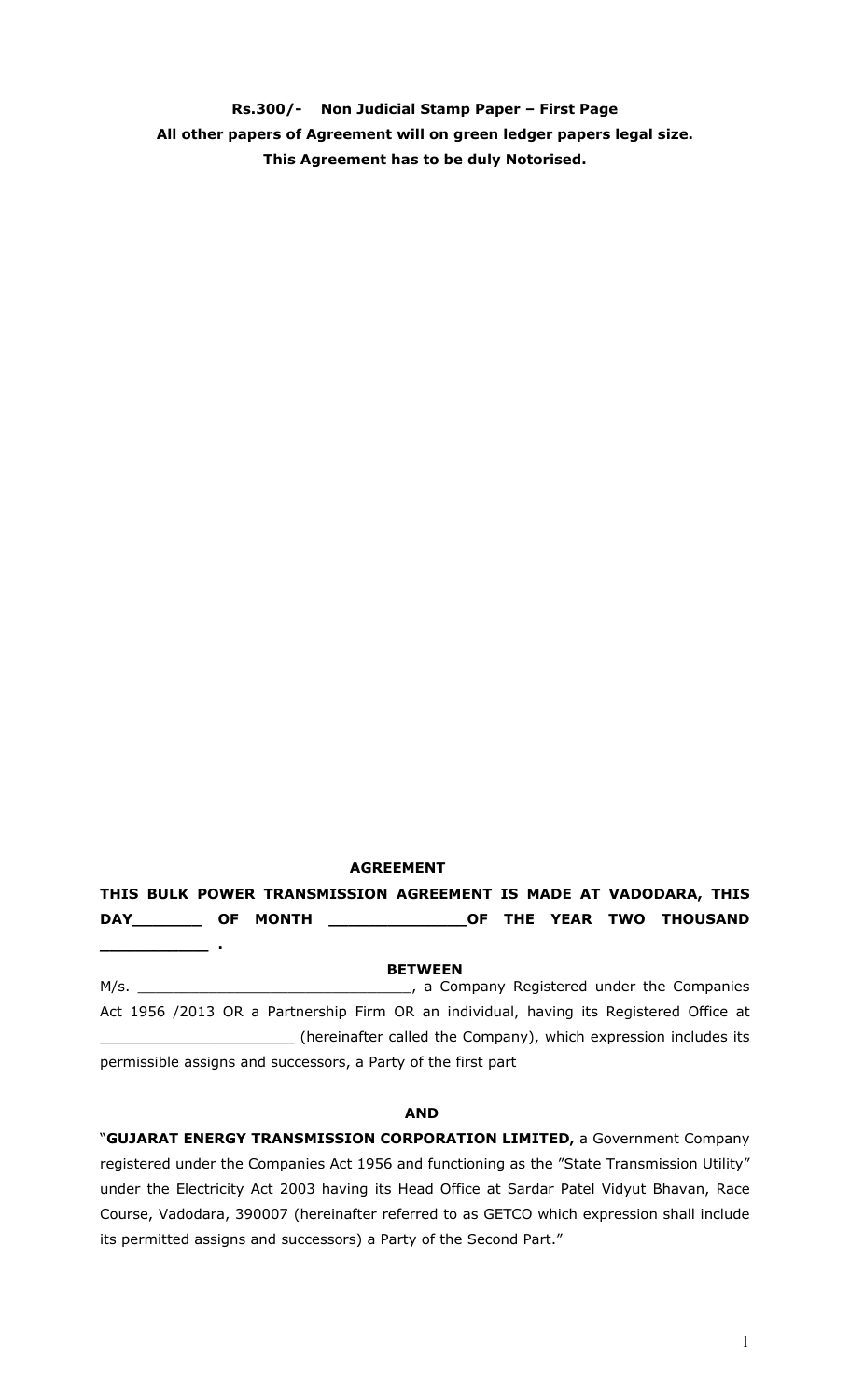#### **AND WHEREAS**

The Gujarat Energy Development Agency (GEDA) vide letter No: **GEDA/ - Example 2 Dated \_\_\_\_\_\_\_\_\_\_\_\_\_\_** has permitted the Power Producer to set up Hybrid project of Wind/Solar Energy based Power Project of **\_\_\_\_\_\_\_\_\_\_\_\_ MW X \_\_\_\_\_\_ No. of WTG / (Solar capacity) = \_\_\_\_\_\_Total Capacity \_\_\_\_\_\_ MW** on Revenue Survey No. \_\_\_\_\_\_\_\_\_\_\_\_ at location **Village: Lacccificial Contract Contract Contract Contract Contract Contract Contract Contract Contract Contract Contract** Contract Contract Contract Contract Contract Contract Contract Contract Contract Contract Contract Contract to generate power and connect to 220/66 Kv \_\_\_\_\_\_\_\_\_\_\_\_\_\_\_\_\_ substation of GETCO under the provisions of the Gujarat Wind-Solar Hybrid Power Policy 2018 notified vide Government of Gujarat Notification No: SLR/11/2017/141/B1 dated.20-6-2018 and Hon'ble Commission Order No 4 of 2021 as amended from to time.

#### **AND WHEREAS**

The Company hereby opts to wheel the energy generated at the Wind – Solar hybrid system to Third Party manufacturing unit/s \_\_\_\_\_\_\_\_**\_\_\_\_\_\_\_\_\_\_\_\_\_\_\_\_\_\_\_\_** having Consumer no. \_\_\_\_\_\_\_\_\_ Share \_\_\_\_\_\_ % located in Village: \_\_\_\_\_\_\_ **Taluka: \_\_\_\_\_\_\_\_\_ Dist: \_\_\_\_\_\_\_\_\_\_\_** in the State of Gujarat with/without taking renewable attributes for its RPO and as per the terms and conditions specified under this Agreement

#### **AND WHEREAS**

GETCO is agreeable for transmission of the power in accordance with the GoG Policy 2018and as per the terms and conditions contained in the Application Form filed by the Company with GEDA, approved by GEDA vide letter No ……………….. and this Agreement and in concurrence with Government Wind–Solar Hybrid Power Policy 2018 , GERC Order No 4 of 2021 as amended from time to time.

#### **AND WHEREAS**

**The Recipient company** has given self certification that they are entitled for consumption Hybrid wind /Solar upto 50% of the sanctioned load of consumer (third party customer) with the DISCOM as on date of signing this Agreement i.e .... MW for wind and ..... MW solar respectively as per GERC Order No 4 of 2021. Therefore, the capacity of the Hybrid WTG/Solar proposed to be installed is …………MW.

# **NOW THEREFORE IN CONSIDERATION OF THE PREMISES COVENANTS AND CONDITIONS THE PARTIES HEREINTO HEREBY AGREE AS UNDER:**

#### 1.0 **Definitions:**

The words and phrases used in this Agreement are ascribed the same meaning as contained/described under the Policy, unless otherwise expressly defined.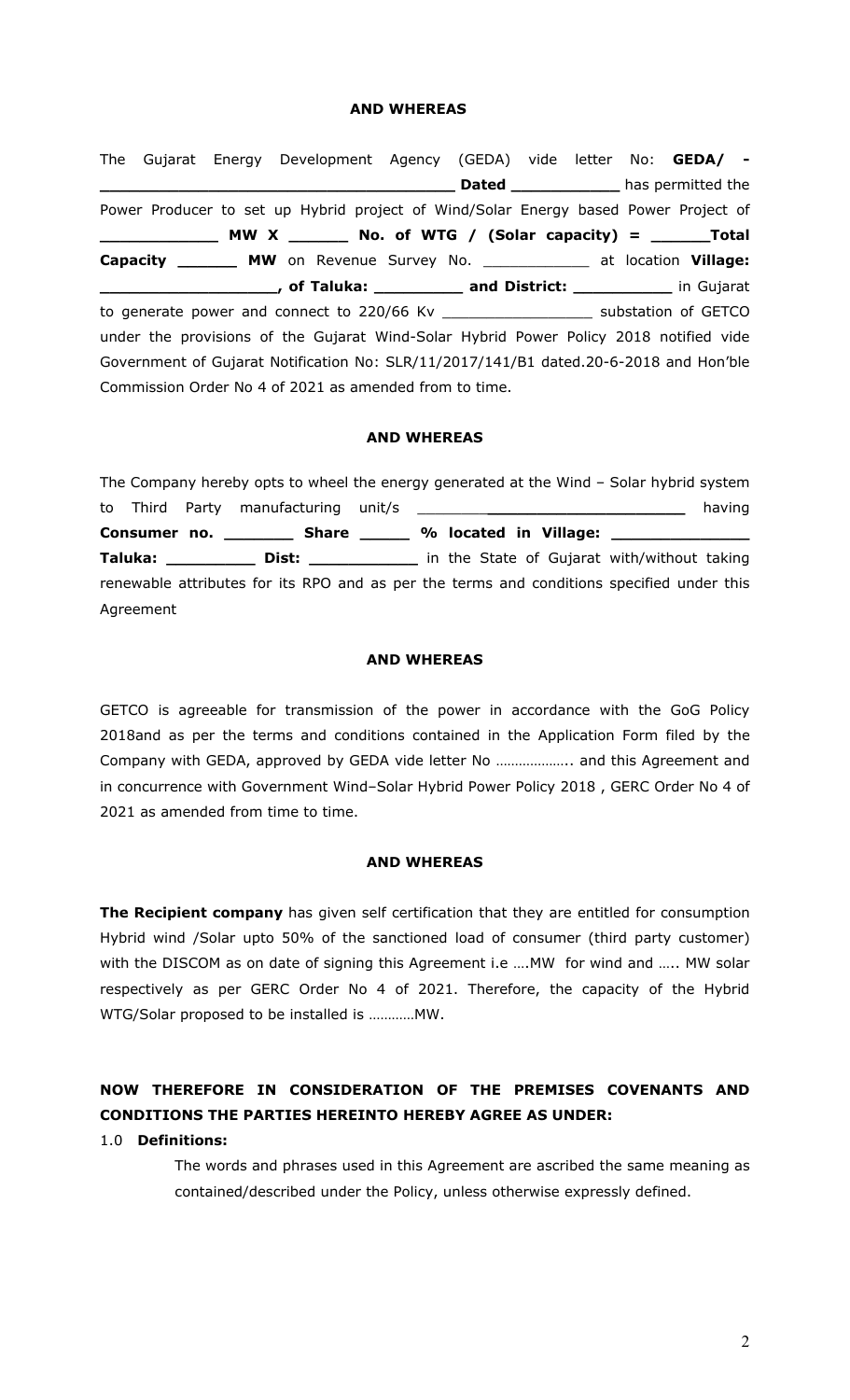| <b>Word/Phrase</b>            | <b>Meaning</b>                                                                  |
|-------------------------------|---------------------------------------------------------------------------------|
| Agreement                     | Shall mean this Wheeling Agreement executed hereof, including the schedules     |
|                               | hereto, amendments, modifications and supplements made in writing by the        |
|                               | Parties from time to time.                                                      |
| <b>Application Form</b>       | Shall mean the application form registered by the Company with GEDA for         |
|                               | seeking approval to set up the Wind - Solar Hybrid Farm.                        |
| Delivery Point                | Shall be the point or points at which Electricity is delivered into the Grid    |
|                               | System at GETCO substation                                                      |
| Energy                        | Shall mean the Energy generated by the Company at its Wind /Solar Hybrid        |
|                               | location at any point of time.                                                  |
| <b>GETCO</b>                  | Shall mean the evacuation facility provided by GETCO to evacuate power          |
| Grid System                   | generated at the Wind - Solar Hybrid Power.                                     |
| GEDA                          | Stands for Gujarat Energy Development Agency acting as nodal agency for the     |
|                               | implementation of the Wind-Solar Hybrid Power Policy 2018 Dtd 20-8-2018.        |
| Generating Point              | Shall mean the location at which the Wind/Solar Generator is set up.            |
| Interconnection               | Shall mean in respect of the Generator all the facilities installed by the      |
| <b>Facilities</b>             | Wind/Solar generator Owner to enable GETCO to receive the Delivered Energy      |
|                               | from the Project at the Delivery Point, including transformers, and associated  |
|                               | equipment, relay and switching equipment, protective devices and safety         |
|                               | equipment and transmission lines from the Project to GETCO's nearest sub-       |
|                               | station.                                                                        |
| Metering Point                | For purposes of recording of Delivered Energy the metering point will be the    |
|                               | Delivery Point and shall include two separate sets of ABT cum tariff meters,    |
|                               | main and check meters to be installed by the Wind/Solar generator Owner both    |
|                               | sealed by the GETCO in presence of the Wind/Solar generator Owner, having       |
|                               | facilities to record both export and import of electricity plus reactive energy |
|                               | drawn from the grid.                                                            |
| Policy                        | Gujarat Wind-Solar Hybrid Power Policy 2018 notified vide Government of         |
|                               | Gujarat Notification No:<br>SLR/11/2017/141/B1 dated.20-6-2018<br>and its       |
|                               | amendments.                                                                     |
| "Scheduled<br>COD"<br>or      |                                                                                 |
| "Scheduled                    | Means day of Month Year.                                                        |
| Commercial Operation<br>Date" |                                                                                 |
| Wind/Solar Farm               | Shall mean the Wind/Solar Farm installed and owned by the Company as per        |
|                               | the Policy and as per the details incorporated in Appendix 1.                   |
| Year                          | Shall mean the financial year covered between 1st April in any year to 31st     |
|                               | March of the immediate next year.                                               |
|                               |                                                                                 |

## **2.0 Eligible Period:**

The Eligible Period of the Agreement will be …….. (………………….) years from the date of commencement of operation by the Wind-Solar hybrid generator or the life span thereof, whichever is earlier, for the purpose of availing the benefits on account of Transmission/wheeling of power, as more particularly described under this Agreement.

## **3.0 CONSTRUCTION AND OPERATION**

- **3.1** The Company shall complete the Construction of the project before the Scheduled date of Completion.
- **3.2** For the purposes of such completion of the Project, the Company shall take all necessary steps for obtaining Approvals.
- **3.3** The Company shall provide to the SLDC and Additional Chief Engineer-Commerce, GETCO, information regarding Electricity generated during testing, commissioning, synchronization and startup.
- **3.4** Upon the occurrence of an Emergency in GETCO's evacuation system for safe operation of its Grid, GETCO reserves the right to shut down the line and has no obligation to evacuate the Electricity nor to pay any compensation during such period. The Company shall suitably back down their generation. GETCO will, however, make reasonable endeavors to remedy such Emergency, and bring back normalcy at the earliest.

## **4.0 Terms and Conditions for Transmission of Energy:**

4.1 The Company is desirous for Transmission of Energy to the other unit/s of its ownership (Third Party use) as mentioned under the recital of this Agreement in accordance with the provisions of the GoG Policy and GERC Order NO 4 of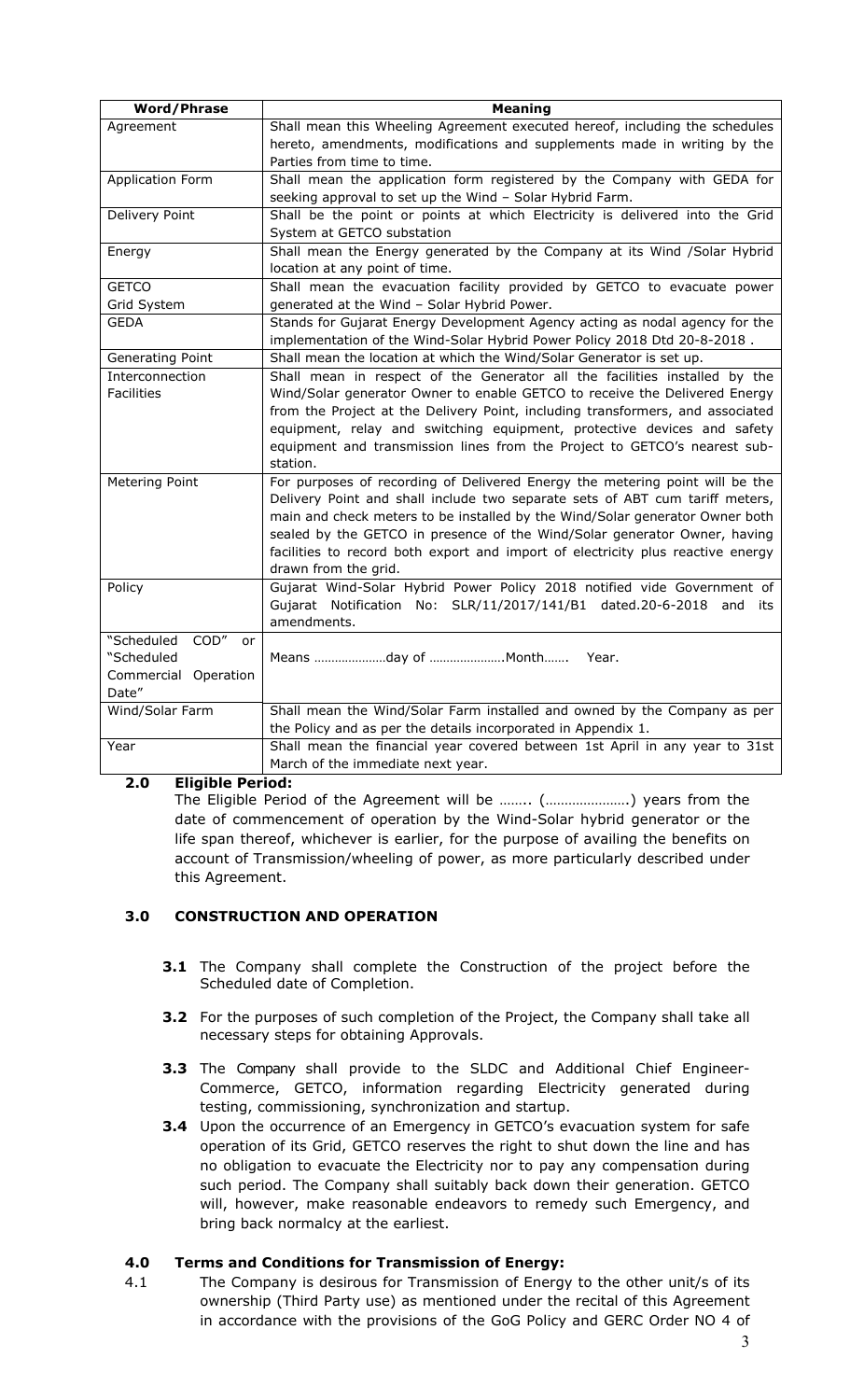2021 as amended from time to time. The Company has selected this option of wheeling through third party for making it operative during the entire Period of Agreement (Eligibility Period). The option once selected cannot be changed.

#### 4.2 **Transmission Charge:**

- a. The Company will compensate GETCO for wheeling of power as follows:
	- i. The wheeling of electricity generated from the wind/Solar generators to the desired location(s) within the state shall be allowed on payment of Transmission Charges applicable to normal open Access consumers in accordance with the Policy and GERC order prevailing on the date of signing this Agreement and Transmission losses shall be on energy feed basis.

The Billing of Transmission charges shall be done on Monthly basis. GETCO will serve the bill to the Company as per the methodology prescribed by Commission for Transmission charges and Long Term Open Access (LTOA) in Transmission.

The terms related to DISCOM for all commercial energy accounting will be mentioned in the DISCOM Agreement

#### **4.3 ESTABLISHMENT OF LC AND PAYMENT OF BILLS**

- a. GETCO Corporate office, shall present bills/Invoice for Transmission Charges to all the Long Term Open Access customers on monthly basis for payment within 7 working days from the issue of bills which shall be called 'Due Date' for payment of bill. In event of any revision in State Energy Account issued by by SLDC Gotri, GETCO shall adjust the difference between the amount already billed and revised amount by raising a supplementary bill along with a debit/credit note as the case may be.
- b. Payment of bills shall be made by Long Term Open Access user through irrevocable revolving Letter of Credit (LC) to be opened in the favor of "Gujarat Energy Transmission Corporation Limited" by the LTOA customer. LC shall be established for amount equivalent to two months billing for the quantum of ………MW, for which Long Term Open Access capacity approved.

The Long Term Open Access user will be communicated by GETCO an approximate amount of LC if required based on total approved transmission charges of GETCO and the ratio of capacity to be booked by the Long term open access customer on year to year basis so that Letter of Credit amount can be modified as per the GERC Tariff Order from time to time.

- c. Letter of Credit Shall be without any limitation or restriction with regard to the manner and dates on which the bill can be presented to the concerned banks by GETCO. The bills so presented by GETCO to the bank shall be promptly paid on their presentation. The amount of LC shall be reviewed by GETCO every quarter commencing from April, July, October and January in each financial year and the amount of LC shall be enhanced/reduced, as necessary. The LC charges shall be borne by the respective Long Term Open Access Users.
- d. All the Long Term Open Access users shall open a Letter of Credit on the date of signing of this Transmission Agreement.
- e. The transmission charges for the total state transmission system of GETCO shall be calculated on monthly basis and shall be leviable to each beneficiary as per the formula prescribed in the GERC No.3 of 2011 Dtd.1-6-2011 (Terms and Conditions of Intra state Open Access) regulation 2011 and/or subsequent tariff notifications/ARR issued by GERC from time to time on capacity approved under the BPTA.
- f. The bills of GETCO shall be paid without any deductions.
- g. In case of Letter of Credit is not established upto the required full value immediately after any drawl or maintained by the Long Term Open Access user throughout the period of this LTOA, the same shall be considered as default the Open Access granted by GETCO and actions will be initiated for disconnection.

In case, any request for exit option or relinquishment of full or part capacity is received after signing of this agreement the same will be carried out as per the relevant clause of Open Access Regulations of the GERC till the expiry of the LTOA term and will be implemented only after payment of relinquishment charges.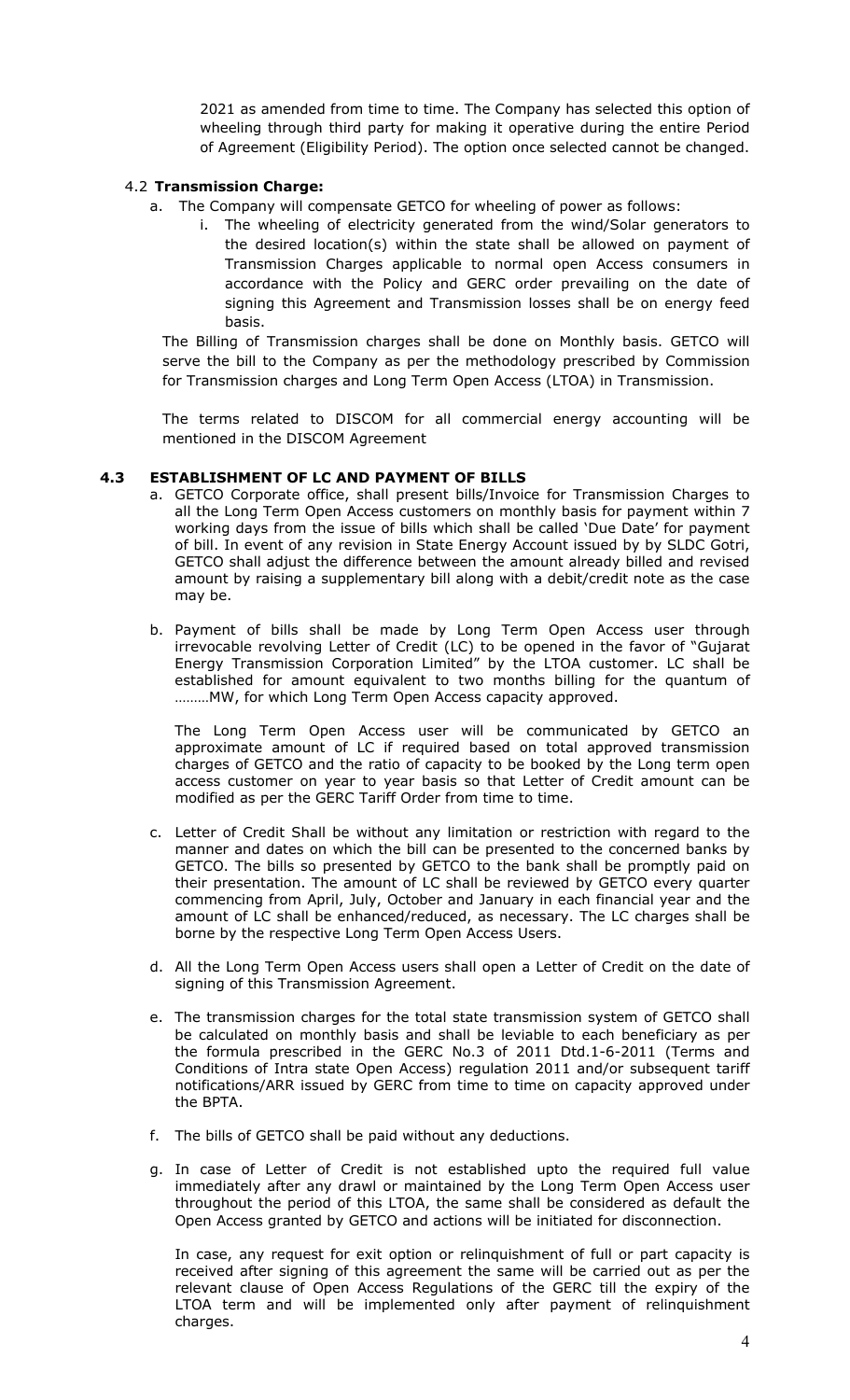All costs/expenses/charges associated with the application, including bank draft, bank guarantee, LC etc. shall be borne by the LTOA applicant

h. Long term Transmission customer confirms that in addition to Transmission charges they shall also pay O & M charges for the dedicated transmission system of GETCO as mentioned above to be used for the open access for the Long term transmission customer.

#### **4.4 Late payment surcharge:**

In case the payment of bills of Transmission charges and O & M Charges by the beneficiary or beneficiaries is delayed beyond a period of 7 working days from the issue of the bill i.e Due Date, late payment surcharge at the rate of 1.25% per month on billed amount shall be levied on the amounts remained unpaid after the 'Due Date' in proportion to the number of days of delay after the 'Due Date'. The late payment surcharge amount shall also be payable with the next bill.

In case the Company fails to make payment of the amount due to them within 60 days of issue of Invoice the Long Term Open Access granted shall be discontinued by GETCO due to non payment of Transmission charges and actions shall be initiated under section 142 of the Act in addition to the action under Section 56 of the Electricity Act 2003.

#### 4.3 **Transmission/wheeling/Sale of Energy:**

GETCO shall transmit/wheel the energy with its principal energy supplier namely ……………………(DISCOM) for the respective month from the date of its generation and injection into the GETCO Grid. GETCO's point of injection shall be …………………….-**S/S** and shall transmit the energy to the boundary of …………………….(66 Kv last mile connectivity with DISCOM). For delivery of power from the boundary of DISCOM to the place of Third Party consumption will be dealt by DISCOM in their respective Agreement.

4.4 **Default in Payment:** Non-payment of any charges or sum of money payable by the customer under this BPTA (Agreement) shall be liable for action under Section 142 of the Act in addition to action under Section 56 of the Act. The STU and the Distribution Licensee will discontinue Open Access given to the customer under this agreement with a notice of fifteen days without prejudice to its right to recover such charges by suit.

## **5. UNDERTAKINGS**

## **5.1 Obligations of the Wind-Solar Hybrid Power Producer:**

- (i) The Company shall obtain all statutory approvals, clearances and permits necessary for the Project at his cost in addition to those Approvals as listed in Schedule 1.
- (ii) The Company shall construct, operate and maintain the Project during the term of this Agreement at his cost and risk including the Interconnection Facilities and the Substation.
- (iii) The Company shall seek approval of GETCO in respect of Interconnection Facilities and the Sending Station.
- (iv) The Company shall undertake at its own cost construction/upgradation of (a) the Interconnection Facilities, (b) the transmission lines and (c) Sending end Station as per the specifications and requirements of GETCO, as notified to the Company.
- (v) The Company shall undertake at its own cost maintenance of the Interconnection Facilities and the Sending end Station, excluding the transmission line beyond the Sending end Station as per the specifications and requirements of GETCO, as notified to the Wind-Solar Hybrid Power Producer, in accordance with Prudent Utility Practices.
- (vi) The Company shall Operate and Maintain the Project in accordance with Prudent Utility Practices.
- (vii) The Company shall be responsible for all payments on account of any taxes, cesses, duties or levies imposed by the GoG or its competent statutory authority on the land, equipment, material or works of the Project or on the Electricity generated or consumed by the Project or by itself or on the income or assets owned by it.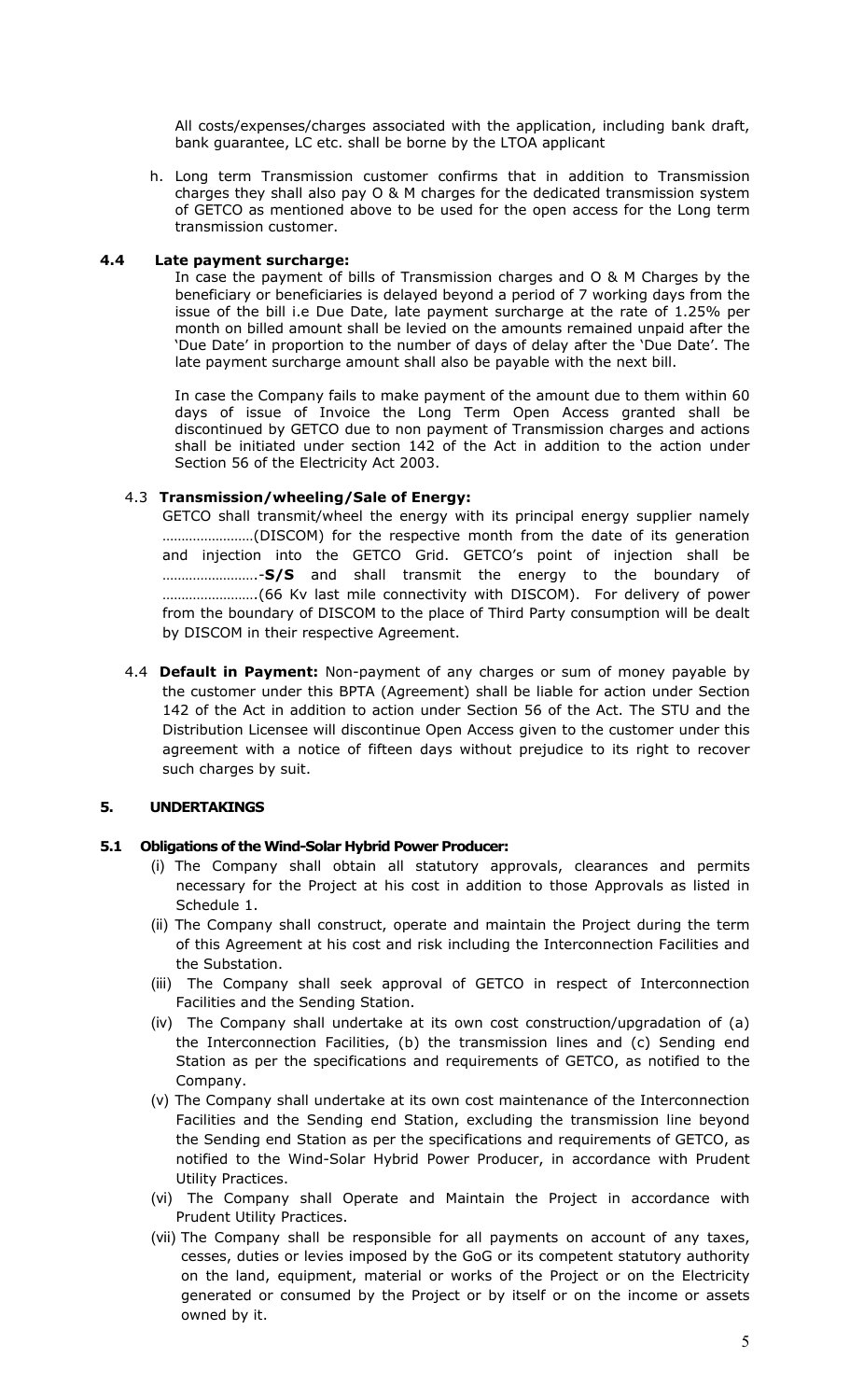- (viii) The Company agrees that for evacuation facility and Operation and maintenance of the transmission, the Company shall pay the O & M charges to GETCO as per the GERC Order 3 of 2007 as amended from time to time as per the Invoices raised by GETCO.
- (ix) Fulfilling all other obligations undertaken by him under this Agreement.
- (x) The Company can not inject the power earlier to Date of signing of Agreement by GETCO from wind/Solar Hybrid generator.
- (xi) In case if the company injects power prior to the signing of Agreement the Units so generated and injected into the grid be considered as inadvertent flow and shall not be considered by GETCO/SLDC for wheeling /setoff at any of their recipient units or under REC mechanism.
- (xii) Appropriate mechanism shall be provided by the Power Producer for curtailment of generation in case of instruction from GETCO/ SLDC as per the provisions of Grid Code.

## **6. Pre-matured Termination:**

This Agreement will be subject to pre-matured Termination by GETCO giving a written notice. The notice period for this purpose will be one month from the date of issue of the Notice. Non Payment of the Transmission charges/Reactive energy charges/O & M charges shall construe to termination of Agreement by GETCO. In case, party wants to prematurely terminate/relinquish the Transmission Agreement, the party shall give a Three months Notice to GETCO stating the reason for termination/relinquish for total or partial installed capacity and after the consent of GETCO, the Company shall pay the charges of compensation to GETCO as mentioned in the Exit Option in the Long Term Open Access Notification No 3 Dtd. 1-6-2011 of GERC.

## **7. Metering of Energy:**

- 7.1 Energy generation from wind/Solar Hybrid capacity shall be measured separately at the pooling /sending end substation on 15 minutes' time block by installing ABT Complaint meters (Four quadrant) by the Company. Further, ABT compliant meters shall be installed on each wind turbine/solar project as per GERC Regulations.
- 7.2 For the purpose of commercial settlement and energy accounting, the metering point shall be at the receiving end substation of GETCO. The injection of energy from wind/solar capacity shall be worked out separately at the receiving end substation of GETCO on the basis of meter reading of common meter installed at receiving end substation apportioning appropriately as per the respective meter reading of wind and solar meters. Energy accounting will be carried out by GEDA as per GERC Order No 4 of 2021.
- 7.3 For existing projects, both wind and solar PV systems shall use separate set of internal electrical lines and equipments and connect to the pooling/sending end substation of the Hybrid project. The projects shall be mandatorily metered separately.

## **8. Common Power Evacuation Facility:**

In accordance with the conditions laid down under the Application Form, the Company shall step up the Energy generated at the Wind Farm to 66000 & above Voltage potential for its transmission to the GETCO Sub Station. The expenditure required for this purpose, including that for the erection of the transmission line for evacuation of power, shall be borne by the Company. Moreover, the recurring expenditure on account of the Operation and Maintenance of the Sub Station, including its insurance, security, repairs etc. and the O&M of the 66 KV transmission line and bays shall be borne by the Company.

In case total hybrid generation exceeds the transmission capacity limit, it shall be considered as inadvertent injection of power for which no payment or credit shall be given or under any exigency which requires curtailment of generation, the generation shall be curtailed and GETCO shall not be responsible for the curtailment in case of injection of power which is more that approved capacity under system study.

## **9. Reactive Power**

The Company will owe payment of Reactive Energy Charge to GETCO/SLDC as determined by the GERC in the GETCO Tariff order and amended from time to time.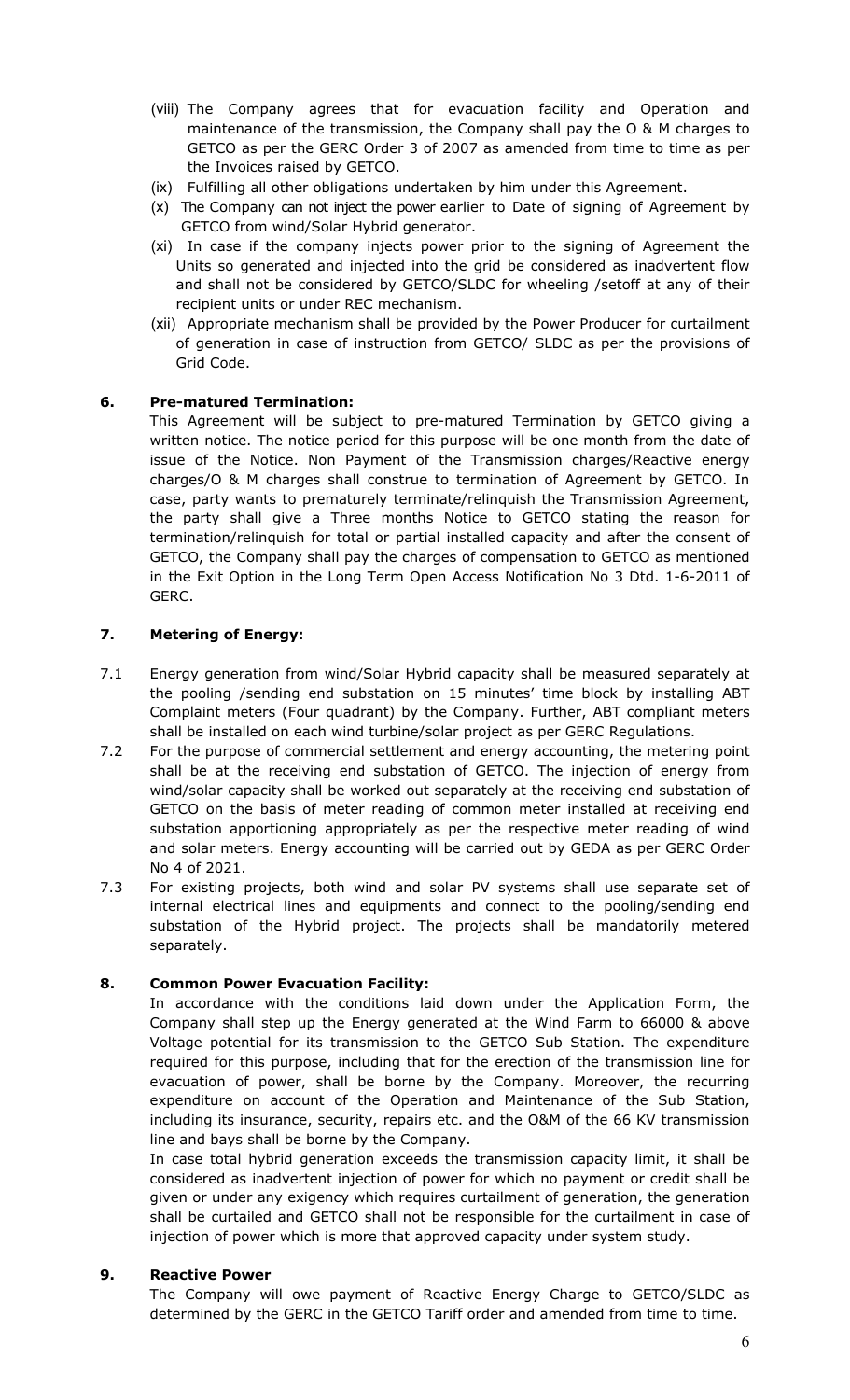## **10 O & M Charges**

The Company agrees that they will owe payment of O & M charges of the capital cost of lines and bays to GETCO as may be determined in line with GERC Order No.3 of 2007 and amended from time to time. In case there is failure of any major portion/equipment/tower of dedicated line or Bays, the same will be repaired/replaced or constructed and brought back in service by the wind developer at their own cost. GETCO shall not be responsible for the major breakdown of any part of dedicated line. Only Routine maintenance will be covered under O & M Agreement

## **11. Forecasting Scheduling:**

The Company having installed the Hybrid project hereby agrees to give their forecast and schedule the energy for day to day operations, which shall be governed by Regulations as passed and amended by GERC.

## **12. General**

The company hereby accepts all the commitments and undertaking given by the Wind/Solar developer in this case for location **\_\_\_\_\_\_\_\_\_S/S** to GETCO for the development of wind/Solar evacuation system and its related issues. The Company herby accepts all the terms and conditions for Transmission of energy prescribed under this Agreement as per relevant regulations of CERC / GERC and its amendments.

**13**. The Company confirms that the power contracted from the Hybrid project is 50% of the sanctioned load of the recipient unit for each Solar and Wind respectively as per the provisions of the GERC Wind-Solar Hybrid Order No 4 of 2021.

#### **14. Communication**

The names of the Officials and their addresses, for the purpose of any communication in relation to the matters covered under this Agreement shall be as under:

| In respect of the Company |
|---------------------------|
|                           |
|                           |
|                           |
|                           |
|                           |
|                           |

#### **The Parties hereto, have put their signatures and seals in agreement to this Agreement as under:**

| For GETCO                                                                                      | For M/s.                                                                                                                                                                                                                                                                                                                                                                                                                                                                                                                                                                                       |
|------------------------------------------------------------------------------------------------|------------------------------------------------------------------------------------------------------------------------------------------------------------------------------------------------------------------------------------------------------------------------------------------------------------------------------------------------------------------------------------------------------------------------------------------------------------------------------------------------------------------------------------------------------------------------------------------------|
| Addl Chief Engineer (R&C),                                                                     | $\underbrace{\mathsf{Mr.}\qquad \qquad \qquad }\qquad \qquad }\qquad \qquad \cdot \qquad \qquad \cdot \qquad \qquad \cdot \qquad \qquad \cdot \qquad \qquad \cdot \qquad \qquad \cdot \qquad \qquad \cdot \qquad \qquad \cdot \qquad \qquad \cdot \qquad \qquad \cdot \qquad \qquad \cdot \qquad \qquad \cdot \qquad \qquad \cdot \qquad \qquad \cdot \qquad \qquad \cdot \qquad \qquad \cdot \qquad \qquad \cdot \qquad \qquad \cdot \qquad \qquad \cdot \qquad \qquad \cdot \qquad \qquad \cdot \qquad \qquad \cdot \qquad \qquad \cdot \qquad \qquad \cdot \qquad \$<br><b>COMPANY SEAL</b> |
| Witnesses (Name, Designation & sign):                                                          | Witnesses (Name, address & sign):                                                                                                                                                                                                                                                                                                                                                                                                                                                                                                                                                              |
| 1. Sign : _____________________<br>Name: ____________________<br>Designation: ________________ | 1. Sign: _________________________<br>Name: _______________________<br>Address:______________________                                                                                                                                                                                                                                                                                                                                                                                                                                                                                          |
| Name: ________________________<br>Designation: _______________                                 | Name: ________________________<br>Address:______________________                                                                                                                                                                                                                                                                                                                                                                                                                                                                                                                               |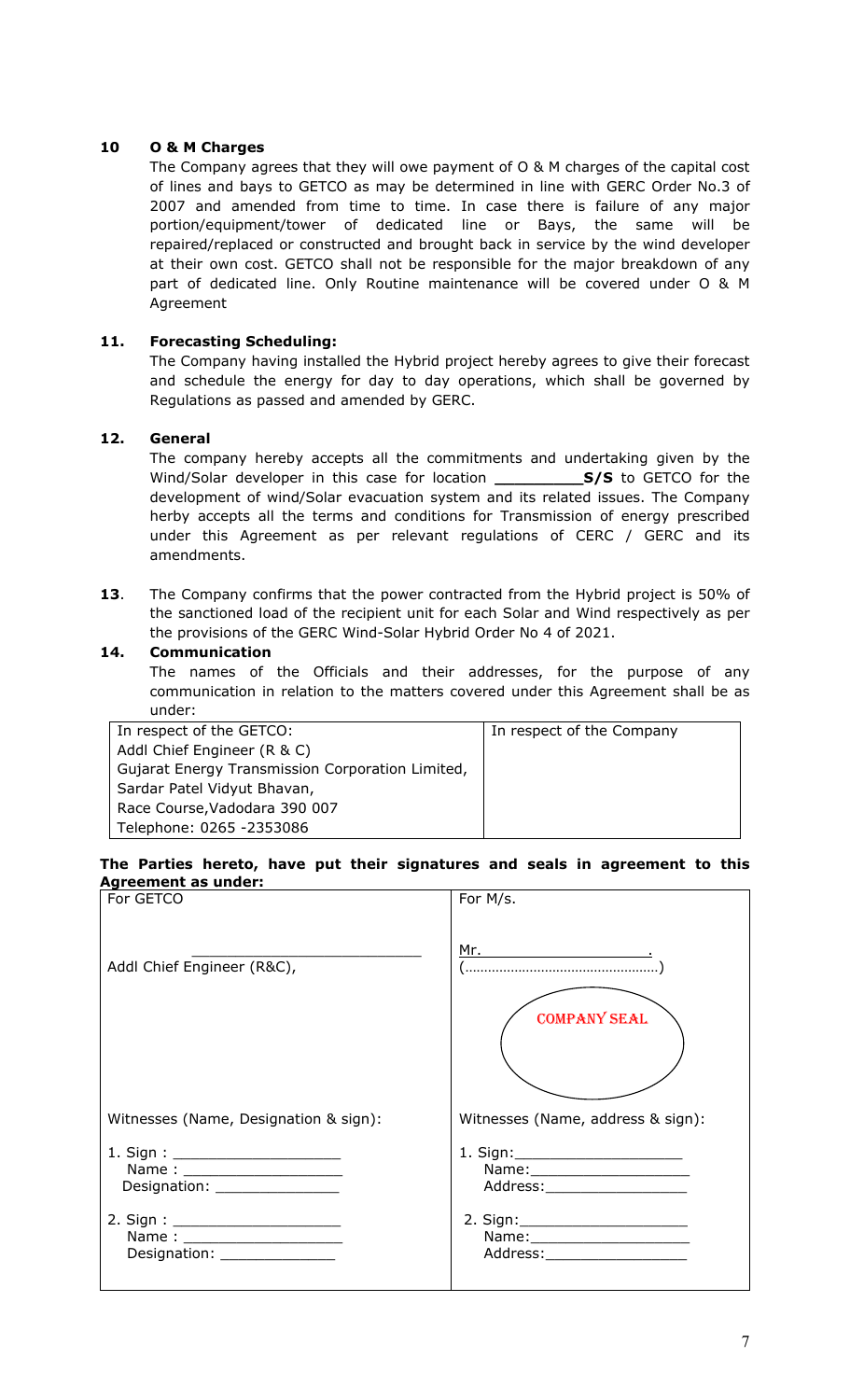## **APPENDIX -1**

Details of location of wind/Solar Hybrid generator, its specifications, name plate details and commissioning certificate from **GEDA.** 

| Sr.<br>No. | <b>Description</b>                                                                                                                                                                                                  | <b>Details</b>                                                                     |
|------------|---------------------------------------------------------------------------------------------------------------------------------------------------------------------------------------------------------------------|------------------------------------------------------------------------------------|
| $[1]$      | Name of the Owner                                                                                                                                                                                                   | M/s.                                                                               |
| $[2]$      | Status of the Owner                                                                                                                                                                                                 |                                                                                    |
| $[1]$      | Company / Developer<br>Amount of Stamp Paper:<br>Stamp Paper no.:<br>Date of issue                                                                                                                                  | $100/-$                                                                            |
| $[2]$      | Location of Wind/Solar<br>Survey no.:<br>Village<br>Taluka<br><b>District</b>                                                                                                                                       |                                                                                    |
| $[3]$      | Name plate details of wind<br>turbine generator including<br>serial number / job number of<br>manufacturer, make<br>and<br>capacity                                                                                 | <b>Under Commissioning</b><br>Make $-$<br>Capacity -<br>MW                         |
| [4]        | Serial number and date<br>- of<br>commissioning certificate, key<br>plan of the land<br>showing<br>location<br>and<br>capacity<br>of<br>WTG/Solar PV modules (copy<br>of the certificate may please be<br>attached. | <b>Under Commissioning</b><br>Key plan & Micro siting Drawing<br>enclosed herewith |
|            | WTG ID Number:                                                                                                                                                                                                      |                                                                                    |
| [5]        | Wheeling option at Location:<br>GETCO/AEC/SEC/Licensee:<br>Division:<br>Consumer No:<br>Contract Demand:<br>Supply Voltage:                                                                                         | M/s.                                                                               |
| (6)        | <b>GEDA Approval</b>                                                                                                                                                                                                |                                                                                    |
| (7)        | CEI Approval                                                                                                                                                                                                        |                                                                                    |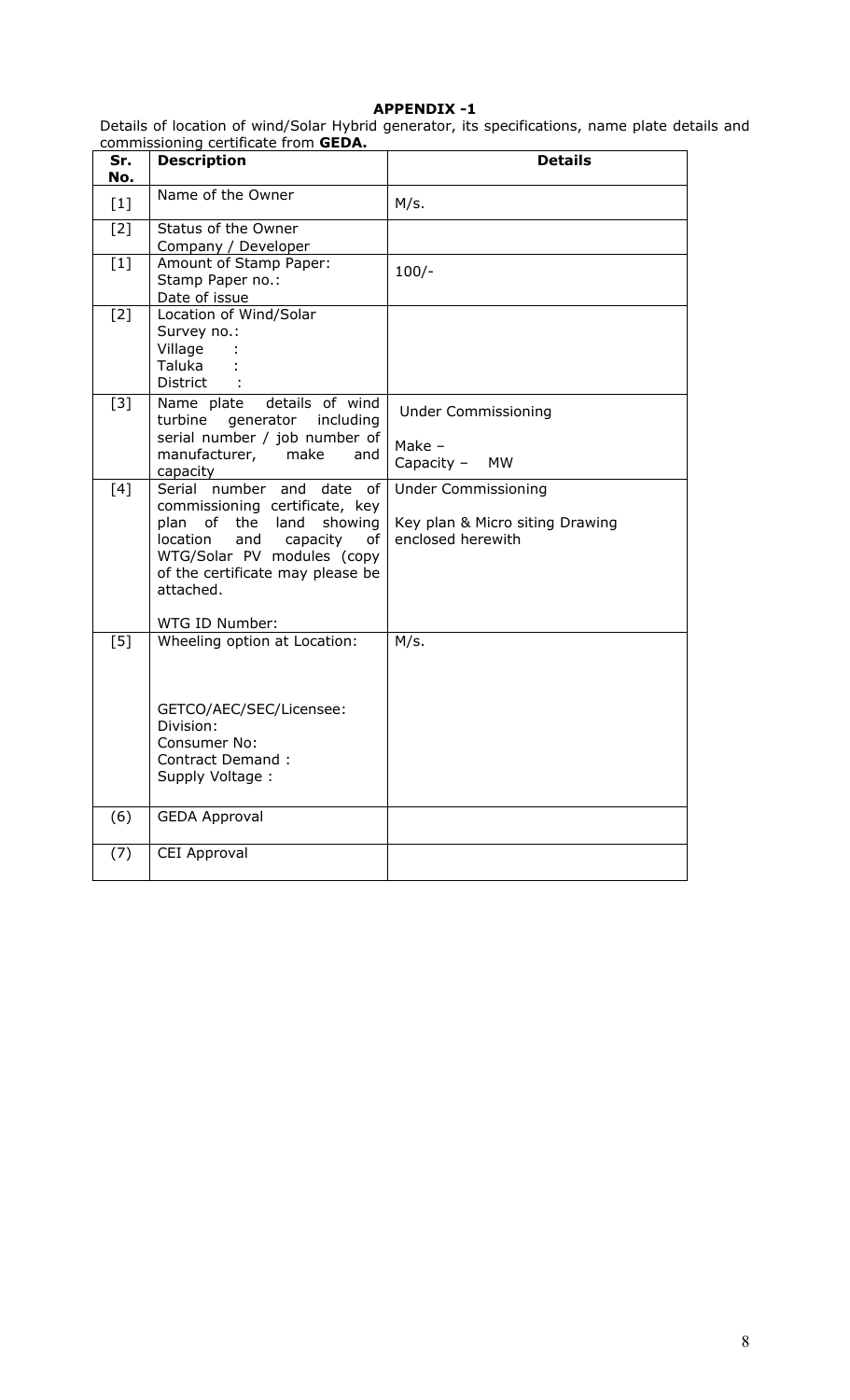## **ANNEXURE PARAMETERS AND TECHNICAL LIMITS OF SUPPLY**

#### **1. Electrical characteristics**

- Three phase alternating current
- Nominal declared frequency : 50.0 Hz
- Final Voltage at Delivery Point: 220/132/66 kV (Pooling stations)

Short circuit rating:

 (As a part of the detailed design process, the Power Producer shall calculate the short circuit rating (minimum and maximum), and supply this information to the GETCO).

- Note: The tolerances & Electrical characteristics variations will be as per GETCO performance Standards. The electrical clearances will be as per relevant standard.
- Basic insulation level of 220 KV 132kV 66 KV
- (i) Transformer(s) 950 KVp 550kVp 140 kVp<br>(ii) Bushing(s) 1050 KVp 650kVp 350 kVp

 $(ii)$  Bushing $(s)$ 

(iii) Equipment 1050 KVp 650kVp 350 kVp

**2. Quality of Service**  The Power Producer shall be responsible for the delivery of energy conforming Performance Standards for Transmission and Bulk Supply as approved by GERC. The maximum current and voltage waveform distortion shall be in accordance with table III of G.5/3, Engineering Recommendations, System Design and Development Committee, Limits for Harmonics in the United Kingdom Electricity Supply System. Phase voltage unbalance will be limited to one percent (1%).

## **3. Power Factor**

The Generator shall maintain the Power Factor as per the prevailing GERC regulations and as may be stipulated / specified by GETCO from time to time. The Power Producer shall provide suitable protection devices, so that the Electric Generators could be isolated automatically when grid supply fails.

Connectivity criteria like short circuit level (for switchgear), neutral Grounding, fault clearance time, current unbalance (including negative and zero sequence currents), limit of harmonics etc. shall be as per Grid Code.